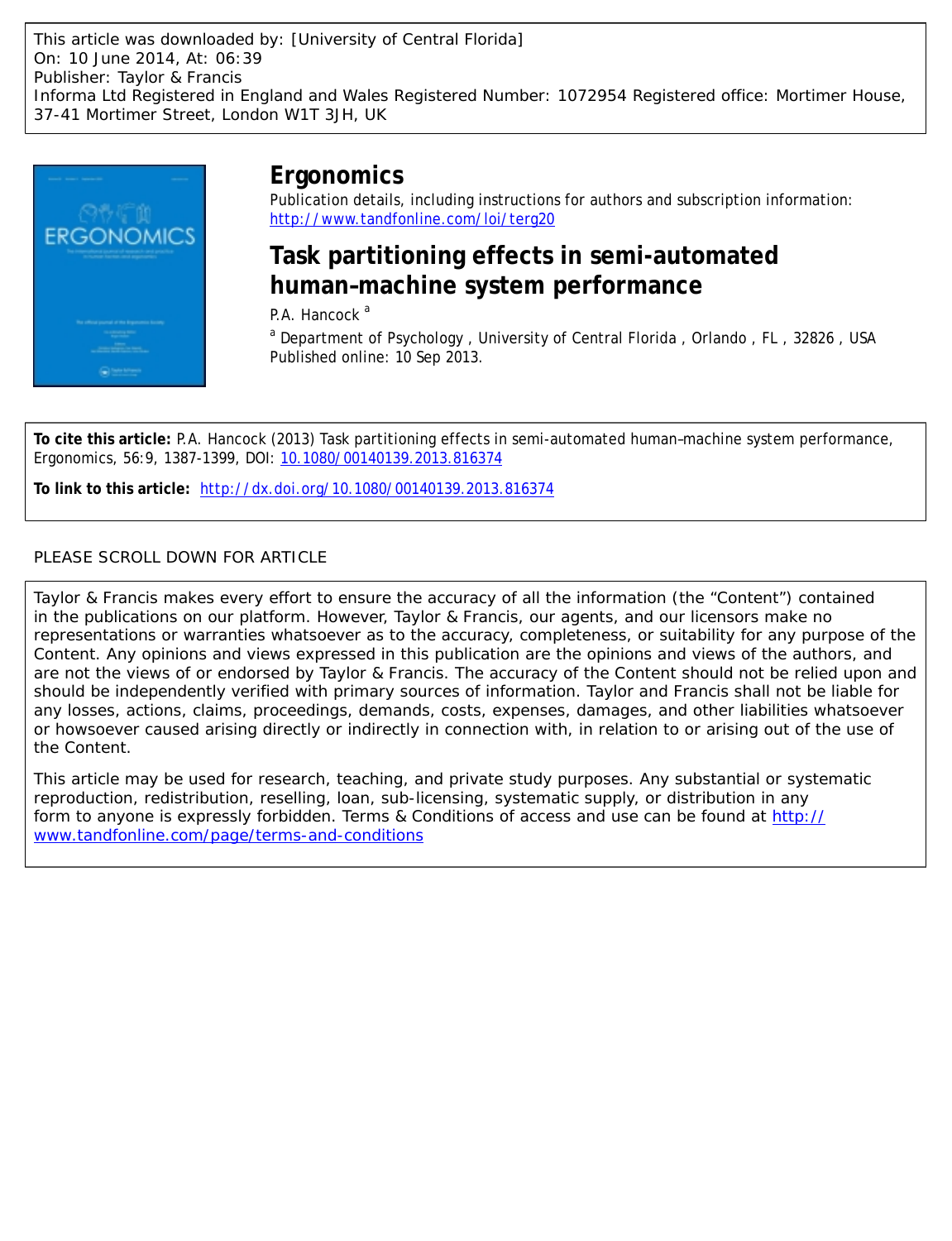

## Task partitioning effects in semi-automated human –machine system performance

P.A. Hancock\*

Department of Psychology, University of Central Florida, Orlando, FL 32826, USA

(Received 10 September 2012; final version received 3 June 2013)

Twelve professional pilots performed a flight simulation consisting of three component sub-tasks: (i) tracking, (ii) monitoring and (iii) targeting, respectively. The targeting sub-task required (i) target identification, (ii) weapon selection and then (iii) weapon release. Pilots performed in a fully manual condition, a partial automation condition or a fully automated condition. Automated assistance was provided for the targeting sub-task only, while tracking and monitoring sub-tasks were always performed manually. During full automation, the computer located the target, identified it and released the appropriate weapon without any pilot input. During partial automation, the computer located and identified the target while the pilot retained final control over weapon release. Significantly higher levels of tracking error distinguished manual from both automated conditions and also between the two levels of automation. Monitoring response times were also sensitive to the degree of automation engaged, with the partial-automation condition exhibiting faster responses than full automation. Findings support a design principle in which pilots retain control over final weapons release directly on the basis of objective performance outcome. These collective results support the contention that effective and principled task-partitioning should represent a central strategy for the evolution of complex human–machine systems.

Practitioner Summary: Advantages of partitioning tasks between human and automated control are contingent upon the overall context of performance and the actual way the partitioning is accomplished. Simple algorithms, for example, automate on every feasible occasion, are poor design heuristics and may even prove actively harmful to overall response capacity. Transitioning humans from active controllers to passive monitors can be a problematic design choice, especially when that individual is socially deemed to retain overall responsibility for ultimate system effects in the real world.

Keywords: degree of automation; pilot control; task partitioning

#### Introduction

As we make progress towards fully adaptive human –machine systems, a central concern that still remains to be resolved is the appropriate degree of task partitioning to implement (Phatak and Bekey 1969a, 1969b; Sheridan 2002). Contemporary research has shown the advantage of maintaining at least some degree of operator awareness of the various sub-tasks, even if they are performed in a fully automated mode (Parasuraman and Riley 1997). For example, Parasuraman, Mouloua, and Molloy (1996) demonstrated that a task that is completely automated cannot simply be 'forgotten' but is in reality itself transformed into an additional, obligatory monitoring task. Unfortunately, humans have proved to be relatively deficient at such prolonged monitoring and any design rationale that advocates wholesale automation simply reduces operators to the monitors of multiple displays; a task which they are poorly equipped to perform (Bainbridge 1983; Hancock 1991, 2013). However, if automation does not meaningfully reduce operator load, or merely transforms it into other more diffuse forms, then simple indiscriminant automation can actually prove harmful to overall system performance. Thus, there is a need to take advantage of the opportunities offered by adaptive automation but not exploit this to the extent that overall system performance is degraded (Billings 1992; Rouse 1994; Sheridan 2002). Balancing these advantages against potential disadvantages provides a fundamental rationale for considering how the transitions into and out of automation should occur (Hancock 2007b) as well as what levels of task partitioning are viable between the operator and the machine. And it should be noted that some design conceptions advocate for a more holistic approach to human-in-the-loop system operation such that the human retains a more general picture of overall operations and no individual tasks are pruned off for completely automated completion (see e.g. Hoc, Young, and Blosseville 2009).

A number of strategies for dividing up sub-components of tasks, subsumed under the more general principles of function allocation (Birmingham and Taylor 1954; Chapanis 1965; for a review see Hancock and Scallen 1998), have previously been offered. For example, tasks can be shared in time. This multiplexing strategy recalls the earlier notion of complementarity (Jordan 1963) and has been investigated in work on automation 'cycling' (Hancock, Scallen, and Duley 1994; Scallen, Duley, and Hancock 1996). What makes such cycling a problematic long-term strategy are the 'hand-over' costs when manual control is assumed, relinquished or resumed. Given that the completely smooth transition of seamless

<sup>\*</sup>Email: peter.hancock@ucf.edu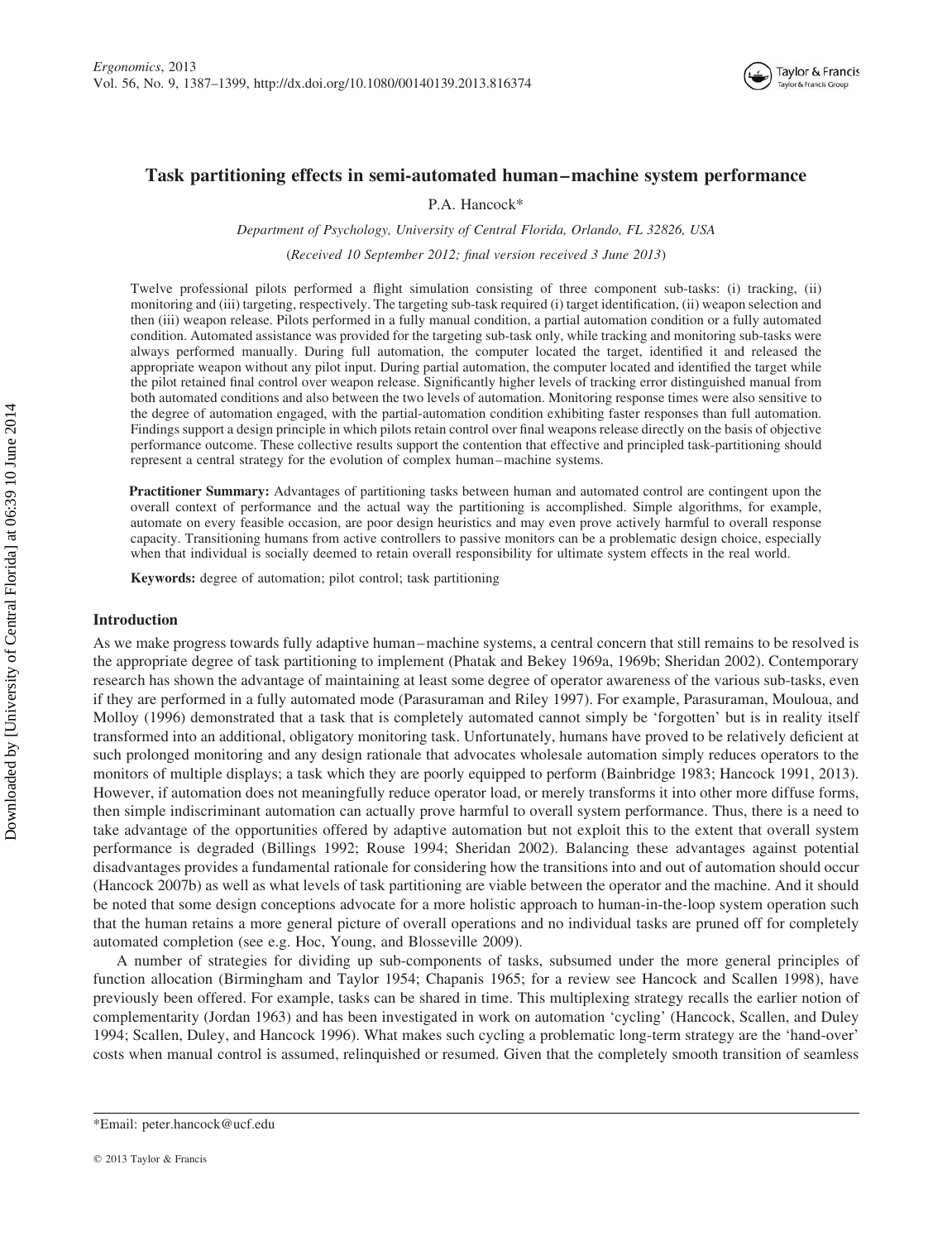task switching could be achieved however, task cycling may prove an efficacious solution to the partitioning problem. In contrast to multiplexing, a second alternative is the spatial partitioning of tasks (e.g. Morrison, Cohen, and Gluckman 1993). Here, some salient features of the overall demand serve to divide the task itself into purportedly 'natural' and putatively discrete components. Then, some parts can be accomplished manually while others are handled by various degrees of automation. Some progress towards achieving this goal through the use of computational models has recently been advanced (Bolton, Siminiceanu, and Bass 2011; Kaber and Kim 2011).

One example of purely spatial task division could be flight control. While the automated system could deal with vertical control, represented by altitude above ground level, the pilot could still retain manual control over horizontal positioning. Such partitioning may well prove particularly useful in certain operations such as 'nap-of-the-earth flight'. Automatic maintenance of the aircraft at a particular height above the ground could then free the pilot for other critical tasks such as weapon release, and such forms of control are, of course, now entering the realm of unmanned drone operations as well as modern ground vehicle control. In the air, however, the pilot still has to monitor the automated tracking system to make sure it is performing as required, especially as altitude control is an absolutely critical task (Hancock 2007a, 2007b). These questions of task parsing and division persist beyond traditional aircraft then to more contemporary issues involved in many unmanned systems (de Visser et al. 2008). The issue proliferates well beyond aviation since there are most relevant applications in numerous additional realms concerning, for example, ground vehicle control (Tsimhoni and Green 2001), control of assistive technologies (Simpson and Levine 1999) as well as more general perspectives that make clear such partitioning is a viable strategy across a wide spectrum of real-world conditions (Eischeid, Scerbo, and Freeman 1998; Nechyba and Xu 1997; Von Hippel 1990).

In the cited aviation example, the flight task is able to be divided 'naturally' into the two components of vertical and horizontal control. This division is based upon the physical nature of two dimensional tracking that also underlies the recent innovations in longitudinal control in advanced ground vehicles (Chen and Wang 2011). However, in the wider spectrum of complex systems, the appropriate spatial division of tasks is often not so readily apparent. Often 'natural' divisions are neither intuitive nor necessarily beneficial. Nowhere is this question of task division and performance responsibility brought more to the fore however, than in military aviation and in the vital decision to release or not release ordnance. Given a number of recent experiences in contemporary conflicts, the decision to fire or to withhold fire is now more than purely a tactical one. Indeed, as we have seen, it can rapidly burgeon into an implicit political decision (Bruxelles S.D. 2010 "Coroner Criticises US as He Gives 'Friendly Fire' Inquest Verdict" (The Times, April 28, 2010); Klein 2003; Snook 2000). This is so since modern improvements in weapons capacity now most frequently assures target destruction.

Founded upon both these theoretical and practical premises as well as the totality of the prior literature concerning function allocation and task partitioning (for a review see e.g. Hancock and Scallen 1998; and see also de Winter and Dodou 2011; Parasuraman, Mouloua, and Molloy 1996), the present experiment sought to address the question of task partitioning through the examination of part-task and full-task automation of this particularly critical weapons release sub-task during a simulated flight scenario. Specifically, the present procedure contrasted full automation of this specific sub-task in which the system detected a target, selected a weapon and fired that weapon, with a comparable, partial automation condition in which the system detected the target and selected the appropriate weapon but required the pilot to assure that a correct target had been identified and the appropriate weapon had been selected before firing. All of the time when the weapons sub-task was in progress pilots, explicitly remained in active control of the flight path of the aircraft and also remained responsible for monitoring aircraft systems status. Thus, the degree of automation here referred only to the one critical sub-task and so the partitioning referred only to a nominal one-third of the overall imposed demand. Such conditions have only been evaluated relatively rarely, even in the extensive literature on human –automation interaction.

The present experiment was one in a programmatic series which evaluated the effects of automation transitions and task-partitioning on response capacity when interacting with a complex operational system. The specific hypotheses for the present experiment were twofold. First, it was proposed that overall performance would be facilitated in trials in which any form of automation was employed; this when compared to the control trials in which all sub-tasks had to be accomplished manually. This hypothesis addressed a general task loading effect. The second hypothesis was that full automation would result in superior performance on the remaining sub-tasks, compared to both the part automation and the fully manual condition. However, a caveat to this hypothesis was that the pilots would experience greater cognitive workload in full, as compared to part-task automation as a result of their necessity to monitor the accuracy of automated weapons release. This proposition derives from previously suggested stress effects which increase in circumstances where an individual bears responsibility for an action but cannot affect immediate control over that action (see Hancock and Warm 1989; Karasek and Theorell 1990). Confirmation of this latter hypothesis would be indicative of elevated workload due to responsibility without authority in the full automation condition compared to the increased authority in the part-task automation, although the latter is actually accompanied by a slight increase in the necessity for active control. Finally, it was hypothesised that the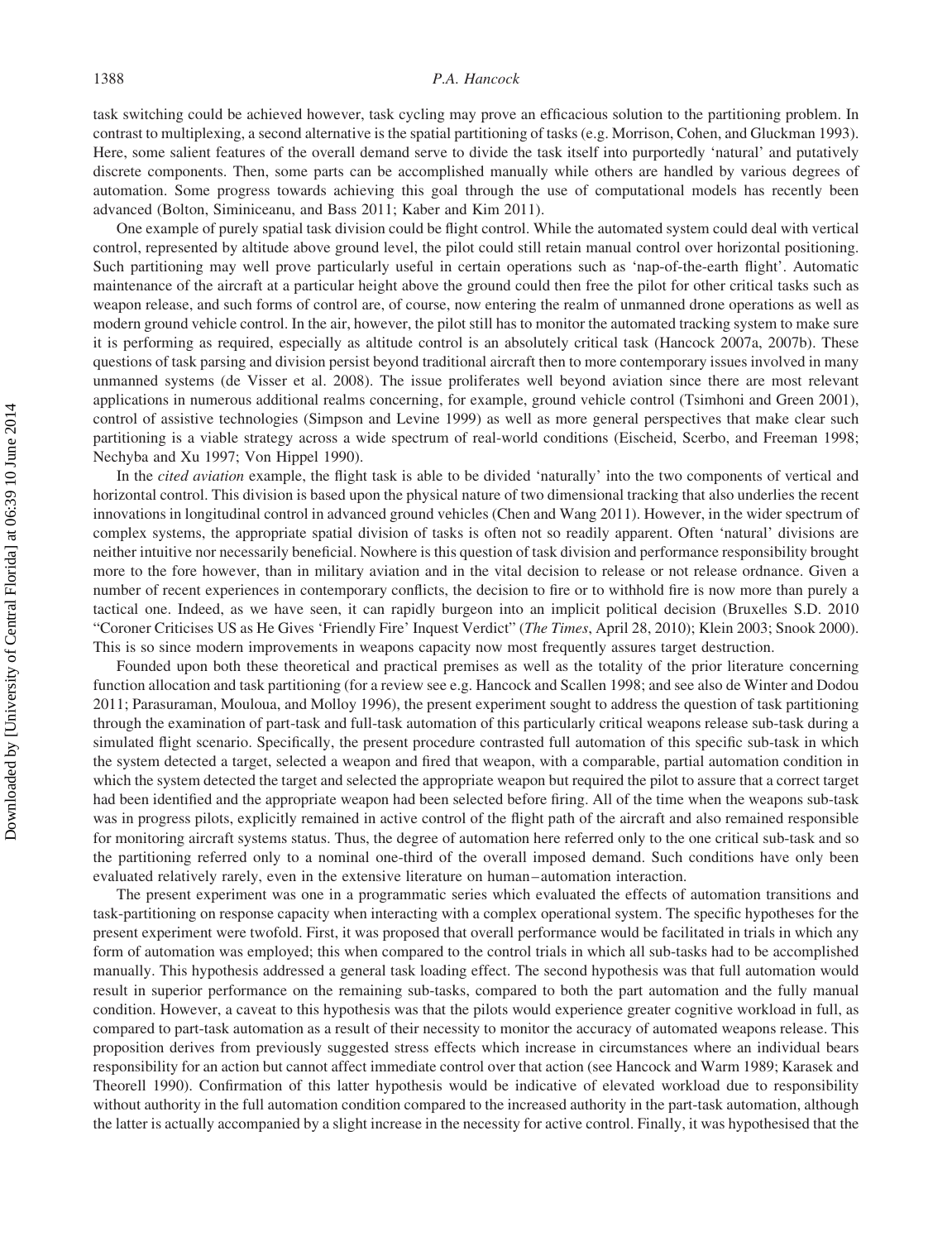demands of display scanning would modify these loading effects. This influence would be contingent upon each different display assemblage associated with the different sub-task combinations in the different levels of automation.

## Experimental method

## Experimental participants

To evaluate the above propositions, 12 experienced pilots (eleven males and one female) volunteered to participate in the present experiment. The pilots were recruited locally, partly from a group of professional participants undergoing advanced training at the Northwest Air Training Company as well as volunteers from the local professional flight community. Their experience ranged from General Aviation with flying time of just under 100 h in Visual Flight Rule conditions to Commercial Aviation with up to 5500 h flying time under Instrument Flight Rule restrictions. Only one of the pilots had any professional experience with fly-by-wire aircraft while the majority was familiar only with traditional forms of aircraft automation. The mean flight experience across the group was 1183 h. Although this range of experience, especially with the particular form of military aviation task to hand, might seem of concern, it has previously been shown that results from this type of sample range do generalise to other specific piloting tasks using differing forms of adaptive automation (and see Hancock and Smith 2007).

## The STARFIRE test facility and sub-task description

The present experiment was conducted in a single-seat, flight simulator. The body of the aircraft in which the pilot sat was a purpose-converted Agwagon which presented a large screen in the centre of the visual field and three, in-cockpit video display terminal (VDT) displays on which different information could be presented. In the present experiment, the STARFIRE test simulation was employed. This facility has previously been described in detail (Hancock and Scallen 1997). However, briefly, STARFIRE presents three component sub-tasks associated with flight, see Figure 1. The most evident of these flight-related sub-tasks is the tracking requirement which presents a *highway in the sky* that participants are required to follow. They were instructed to minimise their flight tracking error around a desired path, which is shown by the central ball in the ladder of the primary flight display. A second task, which is illustrated on the upper left side of Figure 1, represents flight systems monitoring. This requires the pilot to constantly assess the state of a series of five lights and four



Figure 1. The STARFIRE display configuration during one of the automated trials. The monitoring lights and gauges are shown at upper left. Tracking automation is shown as being active as represented by the small box at upper right and performance is optimised as shown by the small ball at the centre of the pitch ladder. This form of tracking automation was not used in the present experiment. The targeting task, in the upper centre, is active and has selected a Cube target as shown. The target itself appears on the surface just above and to the left of the 00 direction indicator at the base of the HUD.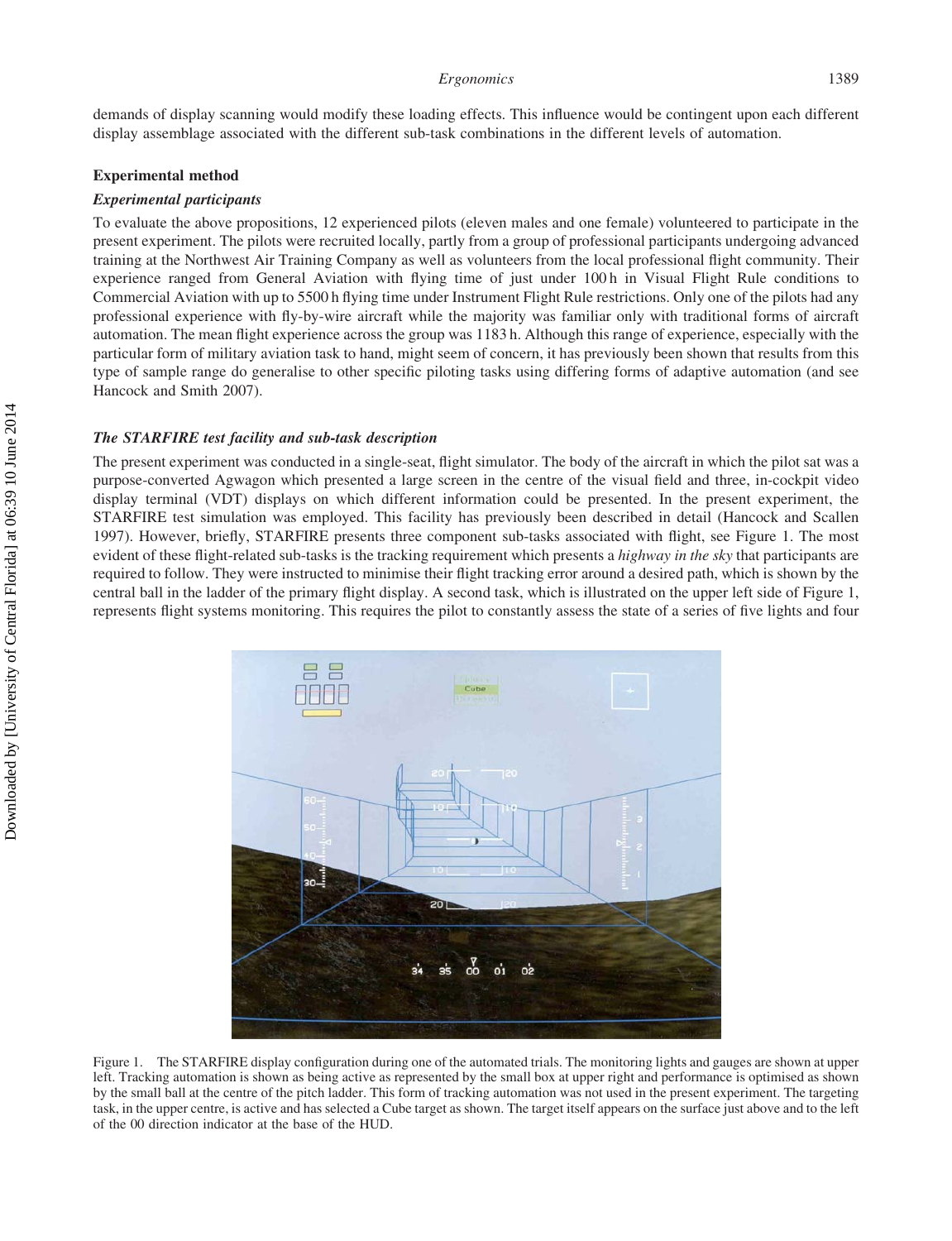gauges. The pilot is instructed to return these to their normal status whenever they deviate from an acceptable state. This is accomplished by activating the appropriate keys on an associated keypad. The third and final sub-task requires the pilot to search the terrain below them for pre-specified targets which appeared aperiodically. After recognising the presence of a target (i.e. the fact that a target is on the ground in front of them), the pilot then had to identify the specific configuration of the target (i.e. whether it was a cube, a sphere or a pyramid). They are then required to select the appropriate response (i.e. the weapon that would destroy that particular target). Each of these sub-tasks can be performed under full manual control or any of a number of different levels of automation. Further, all of the tasks could be partitioned so that computer and human could share the responsibility for their execution. In the present experiment, partitioning was engaged for the targeting task only.

## Experimental conditions and design

The current experimental design was a completely within-participants one. Pilots experienced conditions involving the full manual control of all of the sub-tasks on trials 1, 3 and 5. These respective trials were each of 4-min duration. Trials with either level of targeting task automation lasted for 6 min and occurred as trials 2 and 4 in the sequence. This regimen was imposed in order to balance the total time in manual control versus that in any form of automation, and reflected a further interest in the transition process both to and from automated control (Hancock 2007b). The order of the administration of different levels of automation was counter-balanced across participants. There were two forms of such automation, namely full and partial automation. In full automation, the computer located the target, identified that target and then released the appropriate weapon without any required input from the pilot. Selection of the duration of manual versus automated trials and the number of events in the various trials was based on balancing observations on response across the conditions for statistical comparison purposes. In the partial automation condition, the computer also located and then identified the target but the release of the weapon in this circumstance remained under direct pilot control. In order to uphold the integrity of the multi-task system, pilots were instructed that they still needed to monitor the targeting task even when it was in the full automation mode. Pilots were further instructed that upon completion of the full automation target task trial, they would be asked How many surface targets did the automated system correctly destroy? This question was employed specifically to prompt pilots to monitor full target automation so that this part of the overall effort could not simply be neglected.

Each manual trial contained eight system monitoring deviations and each automated trial contained 12 such monitoring deviations. System monitoring events were therefore scripted to occur randomly but on an average rate of two per minute in both manual and automated trials. A monitoring response was defined as the depression of the appropriate response switch after identification of the system monitoring display stimulus. Light and gauge deviations remained in abnormal status until the response switch was depressed or until the next deviation occurred. In the latter situation, the pilot was assigned a missed response.

In respect of the target task, every trial contained one target per minute but these did not necessarily appear at an even rate of one per each 60-s period. Thus, each manual trial contained four surface targets in total and each automated trial contained six surface targets. Of the 12 total targets there were four spheres, four cubes and four pyramids. It should be again emphasised that target task data were collected in manual trials and during the trial where the target task was partially automated. However, during the fully automated target task trial, the only data collected were the pilots' response to the question, How many targets were correctly destroyed by the system? An automated target task failure (where the system selected an incorrect weapon) was introduced for the last target in each of the two automated target task trials. Automation failures were introduced to ensure the pilot did monitor the automated task and thus maintained the overall integrity of the three part multi-task environment.

Since trials employing either form of automation were 6 min in length and contained 12 system monitoring deviations and 6 surface targets, and since manual trials were 4 min in length and contained eight monitoring deviations and four targets, the summed manual and automated trials were equated for each of the total time on task (12 min), the total number of monitoring deviations (24) and the total number of surface targets (12). The distribution of system monitoring deviations, and target types, within each trial was also equated for the three manual and two automated episodes.

#### Experimental procedure

After first completing the informed participation form, pilots were asked to complete the Profile of Mood States (POMS) assessment instrument (McNair, Lorr, and Droppleman 1992) to assess their baseline mood state. This instrument has been previously employed in relation to assessing operator response to differing forms of part-task automation (Hancock 2007b). Pilots were then given instructions on the procedures and goals associated with each sub-task. The automated targeting subtask and its partial form were then described and demonstrated. Pilots were allowed to practice on each and all of these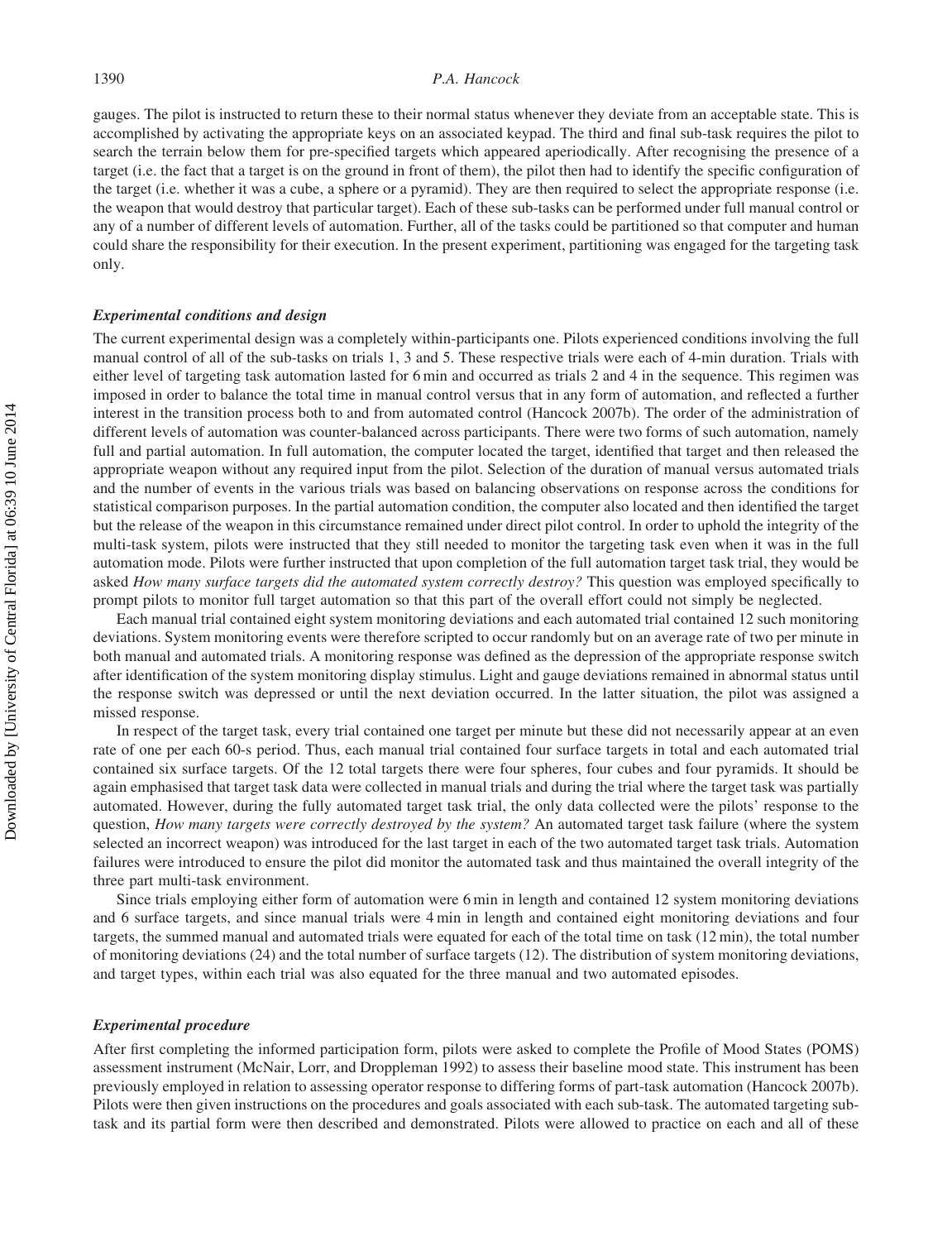component sub-tasks both singly and in combination to their own satisfaction. Prior to the flight performance, they also completed the Subjective Workload Assessment Technique (SWAT) card sort procedure (Reid and Nygren 1988) and then the experiment consisting of the five trial periods began. Before the start of the specific trial employing the fully automated targeting task, the pilots were reminded that they would be queried concerning the number of targets correctly identified by the system. At the end of each trial, the pilot was asked for their concluding SWAT response. Following the termination of all of the experimental trials, participants completed a post-test version of the POMS questionnaire. They were then debriefed, thanked and were able to leave the facility.

## Subjective responses

Detailed information as to the composition and use of the POMS instrument is readily available in the literature (McNair, Lorr, and Droppleman 1992). In the present experiment, the modified 'right now' instructions were used for the post-test assessment. This modified instruction set was employed in order to make the test more sensitive to the specific, mood state changes associated with the experimental manipulations. The SWAT is also a common measurement instrument for subjective response and has been described in full detail elsewhere (see Reid and Nygren 1988). Here, SWAT responses were taken immediately after each of the five trials and these mean values were the subject of analysis. Since objective measures of performance and subjective perception of the task demand are not always coincident (Hancock 1996; Yeh and Wickens 1988), the present subjective measures sought to evaluate pilots' perceptions of the task partitioning effect alongside their objective performance response. Given previous positive evidence of change in subjective workload in relation to automation manipulation (Scallen and Hancock 2001), it was hypothesised that pilots would be sensitive to the change in the automation level with respect to the targeting task, and such effects would be evident in scores from both the POMS and SWAT scales.

### Dependent performance measures

The primary measure of performance on the tracking sub-task was root mean square (RMS) error calculated around the three-dimensional performance centerline (Miyake, Loslever, and Hancock 2001). System monitoring was measured in terms of the response time (RT), the overall percentage of responses made and the percentage of those responses which were correct. Targeting performance was measured by the percentage of responses made, the percentage of those responses which were correct and the mean time for response. Cases of missed targets and false alarms were also recorded. However, no direct targeting performance data were collected during the trial in which the task was fully automated. To reiterate, the first hypothesis anticipated a task loading effect, while the second hypothesis predicted an improvement in overall objective performance with complete automation, but increase in subjective load in this latter condition since weapons release was in this circumstance removed from the pilot's direct control.

#### Experimental results

## Tracking performance

With respect to mean RMS error (RMSE), three separate analyses were performed. The first compared grouped manual (mean performance for all three manual trials) versus grouped automation (mean performance for the two target task automated trials) which looked to evaluate general variation in tracking due to any form of automation. The *t*-test indicated a significant difference  $(t(11) = 6.876, p < 0.01)$  between manual (i.e. 1.19) and automated (i.e. 1.37) conditions. This outcome confirmed the advantage that degrees of automation can bring, especially in complex, multi-task operations. Since pilots treat tracking as of primary importance, the significant improvement recorded here provides strong evidence that overall task load is reduced in the respective automation conditions. Task partitioning here therefore fulfills the first mandate of automation which is to improve performance on those tasks which are not subject to automation.

Having confirmed this foundational outcome, a secondary analysis of the tracking data was conducted on only those trials involving manual control. The mean RMSE value for each of the three manual trials was entered into a repeated measures ANOVA. This analysis elicited no significant effects ( $p > 0.05$ ), showing that tracking did not change with timeon-task. This indicates that pilots, having practiced to asymptote before the experimental procedure retain stable levels of manual control across the duration of the experiment. Consequently, change in performance as a function of differing levels of automation is attributed to differences in task configuration and not outside influences such as learning or fatigue (see Matthews et al. 2012).

Having established the efficacy of targeting automation on tracking and also having shown that tracking was stable across sequential manual trials, a third analysis was conducted which compared tracking performance in the two trials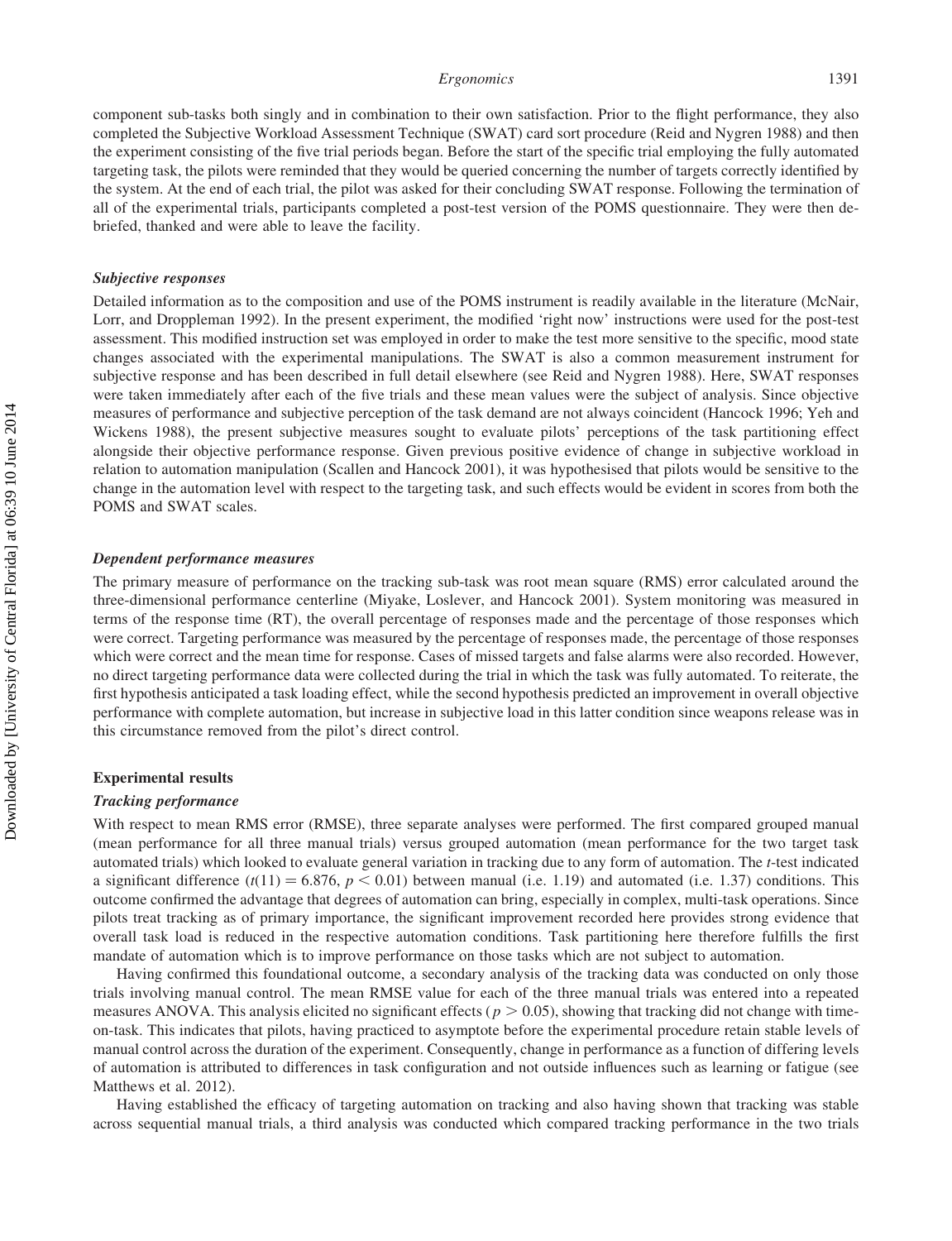

Figure 2. Tracking performance for the fully automated, partly automated and manual trials, with standard error bars shown. The figure displays tracking performance for the two trials in which tracking and system monitoring tasks were performed manually while the target task was either partially automated or fully automated. Data indicate that tracking performance was superior when the target task was fully automated. Furthermore, tracking performance in each of the two automated trials was superior to the performance across the summed manual trials.

involving different degrees of automated targeting. Mean RMSE for trials employing either full or partial automation, respectively, was compared using an alpha-adjusted matched-pairs t-test. This showed a significant difference between the two conditions  $(t(11) = 2.246, p < 0.05)$ . Here, fully automated targeting proved superior to partially automated targeting. Next, tracking summed across the manual trials was compared in a pairwise manner to each of the two automated trials. Paired *t*-tests indicated that tracking in manual trials was significantly different from both partial automation  $(t(11) = 3.571$ ,  $p < 0.01$ ) and full automation (t(11) = 7.197, p < 0.01) (see Figure 2). While the differences between these respective conditions may seem relatively small, there are many flight contexts, such as *nap-of-the-earth* operations or altitude keeping in busy airspaces, where even small errors in flight control accuracy can be disastrous.

## System monitoring performance

For systems monitoring, data were collected for each light and gauge deviation. The mean percentage response rate and mean RT were calculated for each of the five trials. In the present experiment, false alarms proved negligible as the sample of professional pilots responded to essentially all monitoring deviations and made virtually no false alarms. These respective ceiling and floor effects for the percent responses and false alarm data precluded meaningful signal detection analyses. Mean monitoring RT was calculated for each pilot in each trial and the initial analysis conducted concerned grouped RTs in the manual trials versus grouped RT's in the target task automated trials. The relevant t-test indicated no significant differences between these two groupings ( $p > 0.05$ ). This appears to be because the pilots exhibited near perfect performance in the full multi-task condition already. RT's comparing each manual trial also showed no significant effects  $(p > 0.05)$ . As with the comparable analysis for the tracking this outcome confirms that monitoring performance level stayed stable across the repeated manual trials. RT's for the two trials involving automated target task were then analysed using a matched pairs t-test. This analysis sub-served the main purpose of the present experiment, i.e. examining performance differences associated with differing levels of part-task automation associated with the overall targeting task. This separate t-test did indicate a significant difference  $(t(11) = 2.275, p < 0.05)$  in which the partially automated target task condition exhibited significantly lower (i.e. better) RTs (i.e. 3.28 s vs. 3.81 s, respectively, and see Kaber, Onal, and Endsley 2000). Analysis was then conducted on RTs summed for the manual trials compared to either form of automation; a comparison which elicited no significant differences ( $p > 0.05$ ). Thus, retention of the weapons delivery function did not degrade speed of monitoring response. Further, the necessity to still identify targets during full automation had no differential influence compared to the full manual condition (and see Hancock 2007a, 2007b).

## Target task performance

The experimental design precluded sampling of objective target sub-task performance in the fully automated condition. Therefore, the present analysis involved comparing targeting sub-task performance across the manual trials with the trial in which partial automation occurred. An ANOVA was performed on the percentage of targeting responses across sequential manual trials and no significant effects were observed. This further confirmed stability of performance and the efficacy of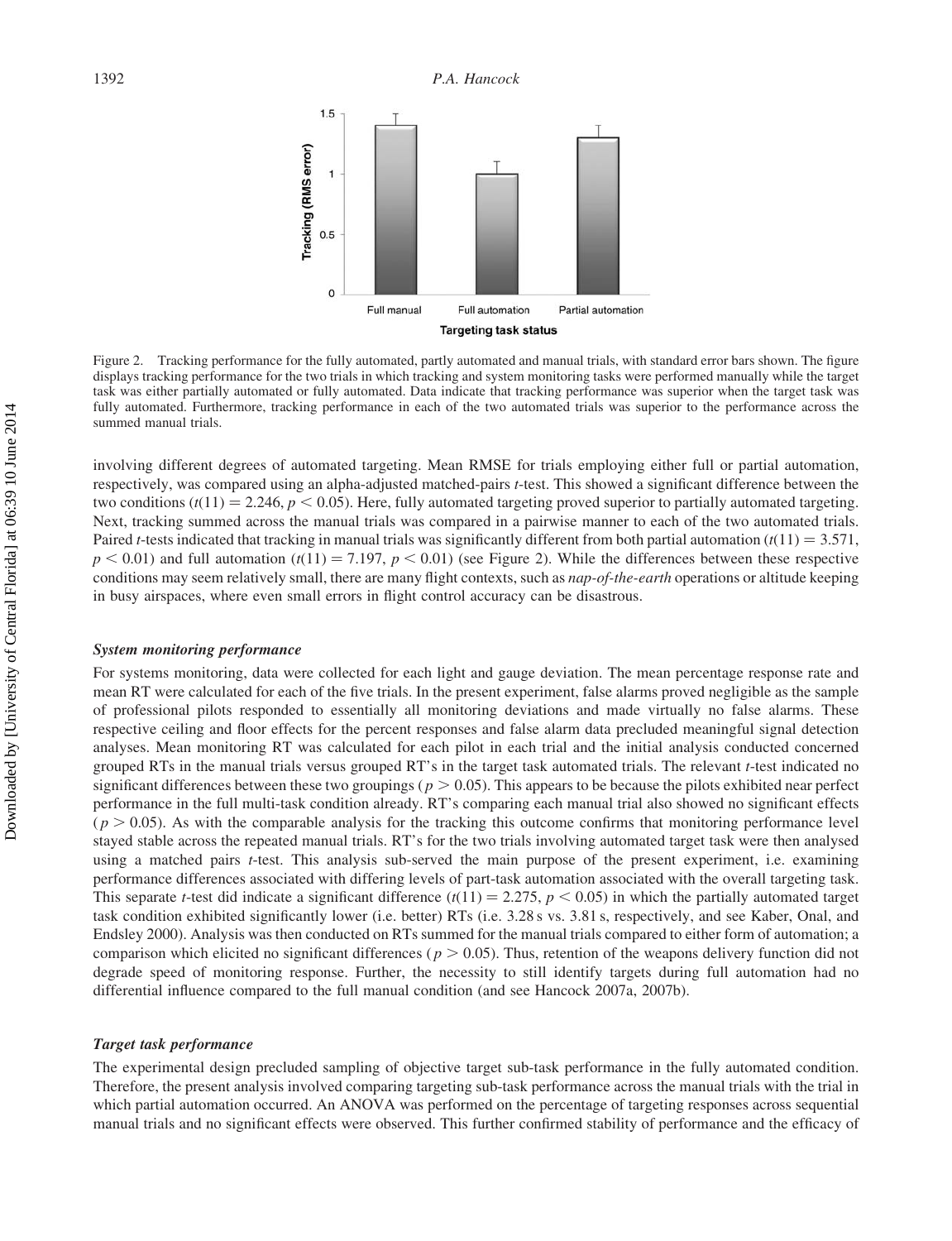

Figure 3. Levels of target task performance for the grouped manual trials, the trial employing partial automation of the target task and the trial employing full automation of the target task. Data indicate only slight differences between the conditions, which are assumed to be representative of an intrinsic ceiling effect. The data for the full automation condition are largely representative of system performance. The salient performance measure in this condition is the error metric that reflects pilots' response to the question 'How many targets were correctly destroyed by the system?' This, however, contains a form of memory demand that the immediate responses of the other two conditions do not. Despite this potential issue, the present pilots were very accurate in their recall of the number of targets destroyed in the full automation condition.

the *ad libitum* regimen of practice. A subsequent analysis was performed on the percentage of correct responses which again elicited no significant differences. The absence of any significant difference in the targeting sub-task is thought to be due to the uniformly high level of pilot performance; essentially a ceiling effect. The relative infrequency of targeting events here (which does however reflect an appropriate ecological validity of the rarity of targeting in the real-world) means that opportunities to 'miss' the targets themselves were infrequent. The uniformly superior performance level attests to the importance which pilots (appropriately) attached to this critical task. In real-world circumstances, the appearance of a target is even rarer than was enacted in the present procedure. Thus, real-world targeting is much more akin to a full sustained attention task (and see Hancock 2013). However, only a limited number of targets had to be responded to and this identification problem is also representative of real-world demand. In the fully automated condition, pilots were uniformly observant, even correctly reporting on the interpolated targets where incorrect automation identification occured. This raises the issue of ecological validity and the generalisation of results, as discussed later in discussion.

To achieve a full description of response, targeting performance was represented by three specific metrics: (i) percentage of responses; (ii) percentage of correct responses and (iii) percentage of error. This latter value was calculated by dividing the number of targets involving an error by the total number of surface target presented; where an error was considered as any incorrect weapon fired or any missed target. Data in the full automation condition simply describe system behaviour. However, percentage of error here does reflect pilot errors in their response to the question concerning the number of targets correctly destroyed by the automated system. Pilots were asked this question at the end of the trial employing fully automated target task, so any failure to note incorrect system performance (and there was only one such occasion) meant that the fully automated condition did not always receive a 100% score on this final measure. These three different descriptive levels of performance are represented in Figure 3.

## Subjective assessments

Data for the SWAT measures of time load, stress level and mental effort were collected at the end of each of the five sequential trials. Response values, banded workload scores and specific workload scores were calculated for each measure, for each trial and subjected to analysis, which revealed no significant effects for any measure. Similarly, the POMS questionnaire scores were collected for the pre- and post-experimental sessions and these data also showed no significant differences. These results ran counter to the hypothesised pattern. They imply that there is no difference in subjective workload for the overall task demand since there was no main effect for automated versus manual conditions. They further show no difference between levels of automation also as hypothesised (and see Scallen and Hancock 2001). As the results ran counter to the trend of previous findings, they are of particular note and perhaps one possible explanation lies in the display augmentation to tracking here which may have diminished the level of momentary control demand in the STARFIRE ensemble as compared to, for example, earlier experiments using the MINSTAR facility (Hancock 2007a). The postulation that display design itself can mitigate performance variation and modulate experienced workload argues for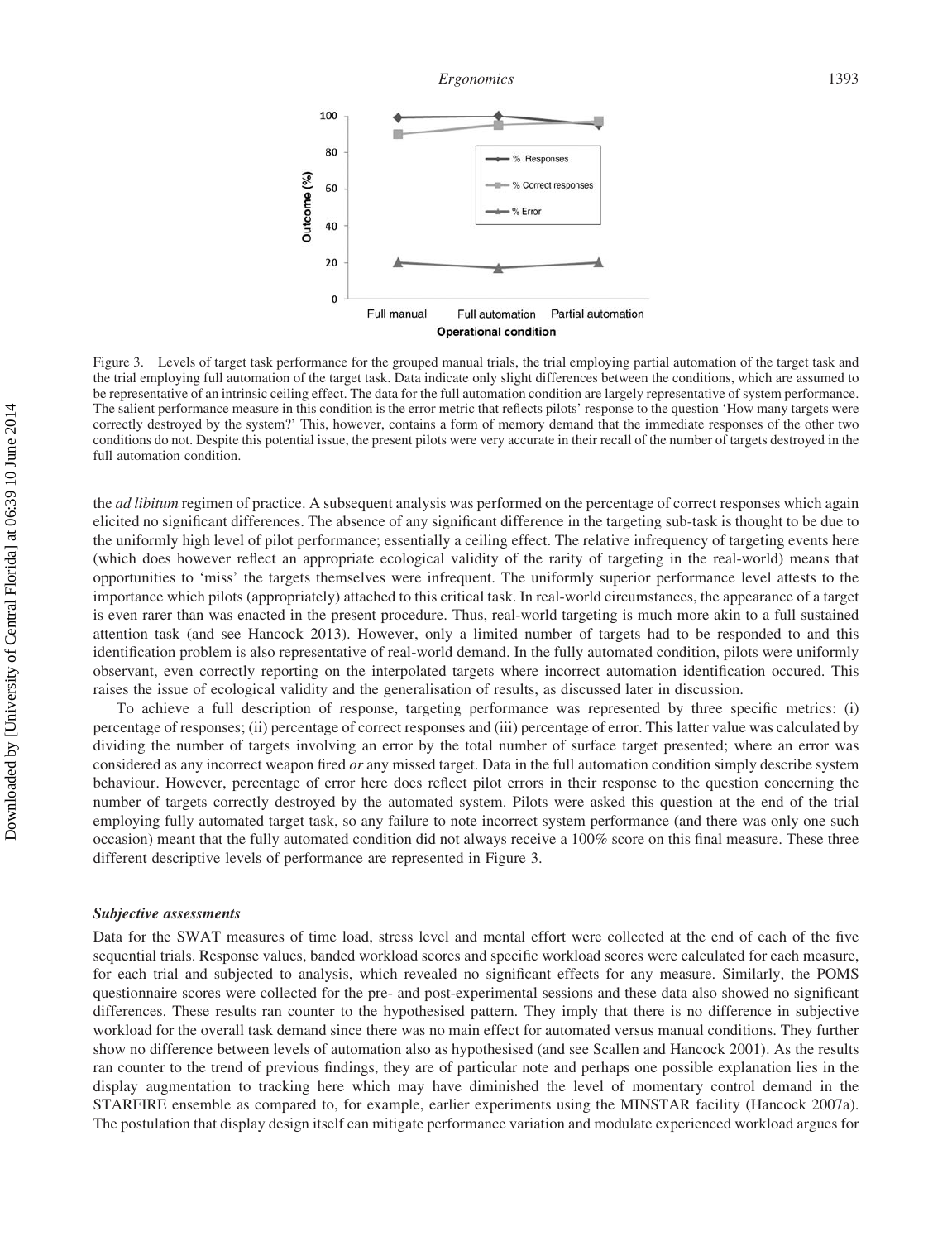continuing efforts to research the elusive notion of 'optimal' design (Hancock 2013; Hancock and Szalma 2003; Vicente and Rasmussen 1992). A second issue concerns the limited time over which any such workload variations are permitted to develop here. It may well be that the short exposures curtailed the opportunity to observe developing differences, since there is an intrinsic problem of memory-based recall in most subjective measures anyway. The null finding may reflect a coding in memory concern upon which there have been interesting recent developments (see Redelmeier and Kahneman 1996; Redelmeier, Katz, and Kahneman 2003).

#### **Discussion**

The results of this experiment first confirm and then extend previous findings concerning part-task automation (cf. Endsley and Kaber 1999; Kaber and Endsley 2004; Scallen and Hancock 2001; Zhi-Gang, Macwan, and Wieringa 1998). While the changes in performance associated with partial versus full automation were not extensive, it should be recognised that in the present experiment there were only rather limited procedural differences in the responses required of the pilot by the targeting task. However, prior to discussing the task partitioning effects, it is important to emphasise the general advantage for the automated versus manual conditions. The present results show that the automation performance advantage is most evident in the remaining and centrally important tracking task which pilots, not unnaturally, treat as their highest priority. In both automation conditions, the pilot still retained the responsibility to either fire the correct weapon or to assure that the system had fired the correct weapon. These residual monitoring duties might have added to the overall load, but as shown by the tracking error findings and the absence of any change in level of subjective workload, it is clear that automation in its two respective forms proved beneficial to overall performance. This outcome therefore represents further support for the general case for the utility of automation as a general design strategy in human–machine systems (Farrell and Lewandowsky 2000; Hancock and Chignell 1988; Hancock, Chignell, and Loewenthal 1985). There are, however, limitations to interpretations placed on the present results. First, there were a relatively limited number of pilots, and their previous experience with advanced automation was individually unequal. In general, pilots with extensive experience of differing automation configurations are difficult to solicit for voluntary participation and the present pattern of responses must be considered with this level of pilot familiarity in mind. Further, the efforts to ensure ecologically reasonable conditions in terms of target frequency resulted here in ceiling effects which may have masked more subtle performance trends in longer exposures or with higher stimulus presentation frequencies. This issue, however, is a perennial one which faces all researchers who seek to make their experimental environments as close as possible to real-world conditions. Since unanticipated targets are, in the real-world, such a rare occurrence, the degrading influence of certain vigilance-related effects may not have been seen here because of the target frequency employed and the relatively short duration (e.g. Hancock 2013; although see Nuechterlein, Parasuraman, and Jiang 1983). Since the eventual purpose is to generalise to real-world operations, this trade-off is one which must be recognised and considered in the application of the present findings.

In the current experiment, the absolute level of RMSE was uniformly low but again this is not necessarily surprising for at least three reasons. First, the current display was purposefully created to be of particular assistance in supporting tracking accuracy. Indeed, as part of this general program of research, a conscious effort was made to improve the standard heads-up display (HUD) symbology with a *highway in the sky* augmentation, explicitly to achieve superior performance (see Figure 1). Second, pilots were given extensive tracking practice prior to engaging in the experimental conditions themselves. Third, the task of tracking is one with which pilots have much familiarity in relation to their prior professional experiences. Also, the frequency of automation errors was purposefully low to try to approximate real-world rather than artificial experimental circumstances. Given this, it is unsurprising that a very stable and low level of error was observed. This stability, especially across repeated manual trials, thus actually serves to emphasise the importance of the significant changes which did occur when different forms of automation were engaged. In the differential comparisons across the respective tracking results, the outcome showed that manual performance was poorer than that with partial automation which, in its turn, was poorer than that with full automation, a pattern echoed in some previous studies using the NASA Multi-Attribute Task battery (see Freeman et al. 1999; Prinzel et al. 2003). This pattern of performance initially appears to argue for full automation as the most effective design strategy. However, in any multi-task situation, using just one single sub-task performance metric as a basis for a general recommendation can prove highly misleading. In the present situation, the best monitoring task RTs occurred in the part-automation configuration. The question then becomes one of comparing how many milliseconds in monitoring task RT offsets what level of RMSE in tracking. This is not an easy trade-off to establish, especially since the value of this trade is always one that has to relate to actual, real-world performance constraints.

Due to the necessary design structure of the present experiment, a comparative, inferential analysis could not be performed on the targeting task results. However, the summed descriptive observations did suggest a trade-off between the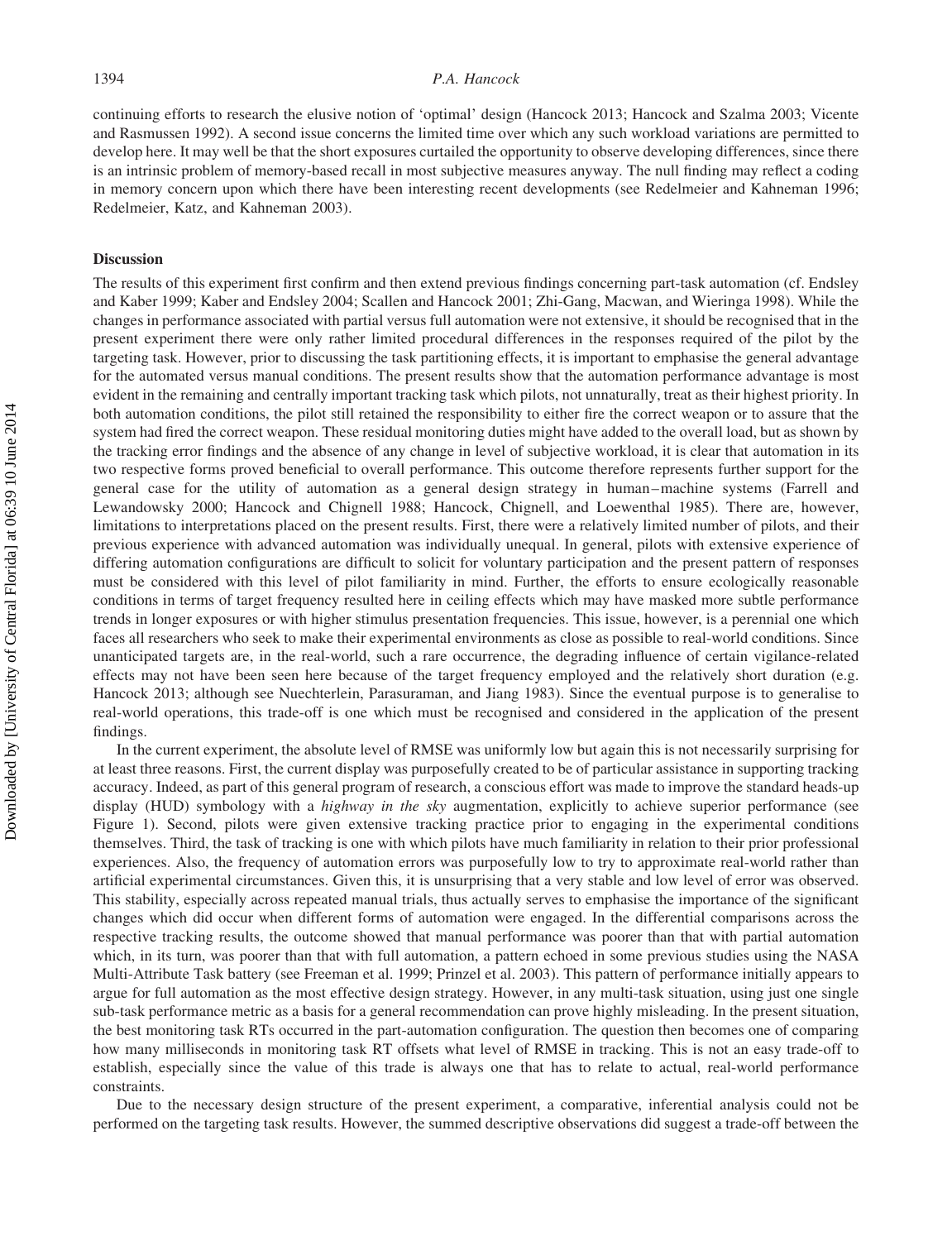two forms of automation. Here, percent correct responses were highest in partial automation condition while, in contrast, the sum of all errors, both incorrect response and missed signals was lowest in the full automation condition. There was also an apparent absence of a task demand effect on monitoring response. The present, experienced pilots had sufficient spare capacity so that there were essentially no missed signals or false alarms. The only significant differences that did occur were seen in momentary response latency. Here, there was an influence for the level of automation such that responses to partially automated situations were faster than those for full automation. This outcome does provide a degree of support for the contention of keeping the operator in the control loop where feasible (see also Parasuraman, Mouloua, and Molloy 1996). However, there is another important aspect of the present results. As improvements are made in the realm of automation and adaptive automation, the tendency is that the loading placed upon the human operator generally decreases. Indeed, the purpose of advanced interface design is often to simplify human performance requirements, sometimes to the extent that not only complacency but actual boredom sets in. When pilots are easily able to accomplish all tasks at a maximum performance level without disturbance to subjective state or diminishment from perfect performance, it may be that the task has been oversimplified. Thus an element involved in the search for a nominally 'optimal' design must include opportunities for engagement and exploration (Hancock, Pepe, and Murphy 2005), and not merely the progressive reduction in task demand.

The absence of effects in measures of subjective response is in contrast with previous findings (e.g. Hancock 2007a, 2007b). They are thus, initially at least, surprising. However, there may well be a straightforward reason for the absence of effect in the SWAT scores. This explanation lies in the respective length of the specific performance trials. Although the fully manual condition is evidently more demanding in terms of the required number of motor responses compared to either of the automation conditions, there was no difference in SWAT scores. However, the duration of each manual trial was only 4 min. The scores from these trials show no difference from those in the 6-min trials in either automation condition. The reason then for this null effect may well lie in the fashion in which subjective load is summed in memory (Hancock 1996). Since tracking demand drives both forms of trial, it may well be that the extra load in the manual condition is matched by the summation of load by the two extra minutes of each automation condition. In essence, given these duration differences, and given that task duration is known to systematically and linearly drive mental workload (Warm, Dember, and Hancock 1996), the null effect reported may perhaps mask an important difference. The idea that subjective workload is driven by crucial, discrete events, rather than being only a linear summation of perceived load over the interval of time has begun to be explored (Moroney, Biers, and Eggemeier 1995; Parasuraman and Hancock 2001; Svensson et al. 1997). This proposition accords with some recent work in the wider psychological sciences which also show that the phenomenological experience of pleasurable or painful events is calibrated by certain peak moments and extreme events rather than a summary record of everything that occurred in a particular interval of time (Redelmeier and Kahneman 1996). More importantly, there may be little difference in subjective apperception because the pilots were able to easily deal with the conditions which, nevertheless, prove much more demanding for relatively task-naı̈ve individuals (see e.g. Hancock, Scallen, and Duley 1993).

We cannot, of course, divorce the present pattern of results from the physical configuration of the sub-tasks as they appeared on the presentation screen. As is evident from Figure 1, the central task, and one rated as the most important by pilots is the need for accurate and continuous tracking. The monitoring task appeared in the upper left and was visually peripheral to this central tracking location. Finally, the targets themselves appear on the terrain below the aircraft but since target detection is itself under computer control in both automation conditions, there is little intrinsic difference as to how the pilot scans the respective displays in these two circumstances. What is impressive is the maintenance of performance level for this task in the fully manual condition. Here, the scan pattern must certainly include frequent sampling of the terrain below. One interpretation of the pattern of findings reported can be derived in terms of the respective responsibility for individual task completion. In the manual condition, pilots must search for, identify and select and fire appropriate weapons as well as fly the aircraft and monitor its system status. This represents a challenging combination of demands but all of the sub-tasks are under pilot control. In partial automation, the pilot still has to fly the aircraft but receives help in the detection and identification phase of the targeting task. In such circumstances, the pilot does not have to spend so much time in the central locations, where both the tracking and the targeting task are located. Thus, the RT to peripheral monitoring deviations is enhanced by this freedom from the target search obligation. After all, since the system will detect and identify targets, the pilot simply has to confirm the veracity of this detection for weapons release and no weapons are fired without their consent. In the full automation condition, the pilot retains the responsibility to fly but the system may well detect, identify and fire weapons, even if the pilot's attention is engaged elsewhere. It is thus the dual responsibility to fly the aircraft and to monitor the autonomous actions of the system, which forces the pilots to retain their attention in the central location and therefore results in the relatively higher RTs to the peripheral monitoring events. These findings implicate an attentional strategy change and variation in display scanning as the level of automation is varied.

The conclusion here is that changing the form of automation results in differing forms of performance trade-off. There is a macro trade-off with respect to the other tasks in STARFIRE ensemble, i.e. tracking error is traded for monitoring RT.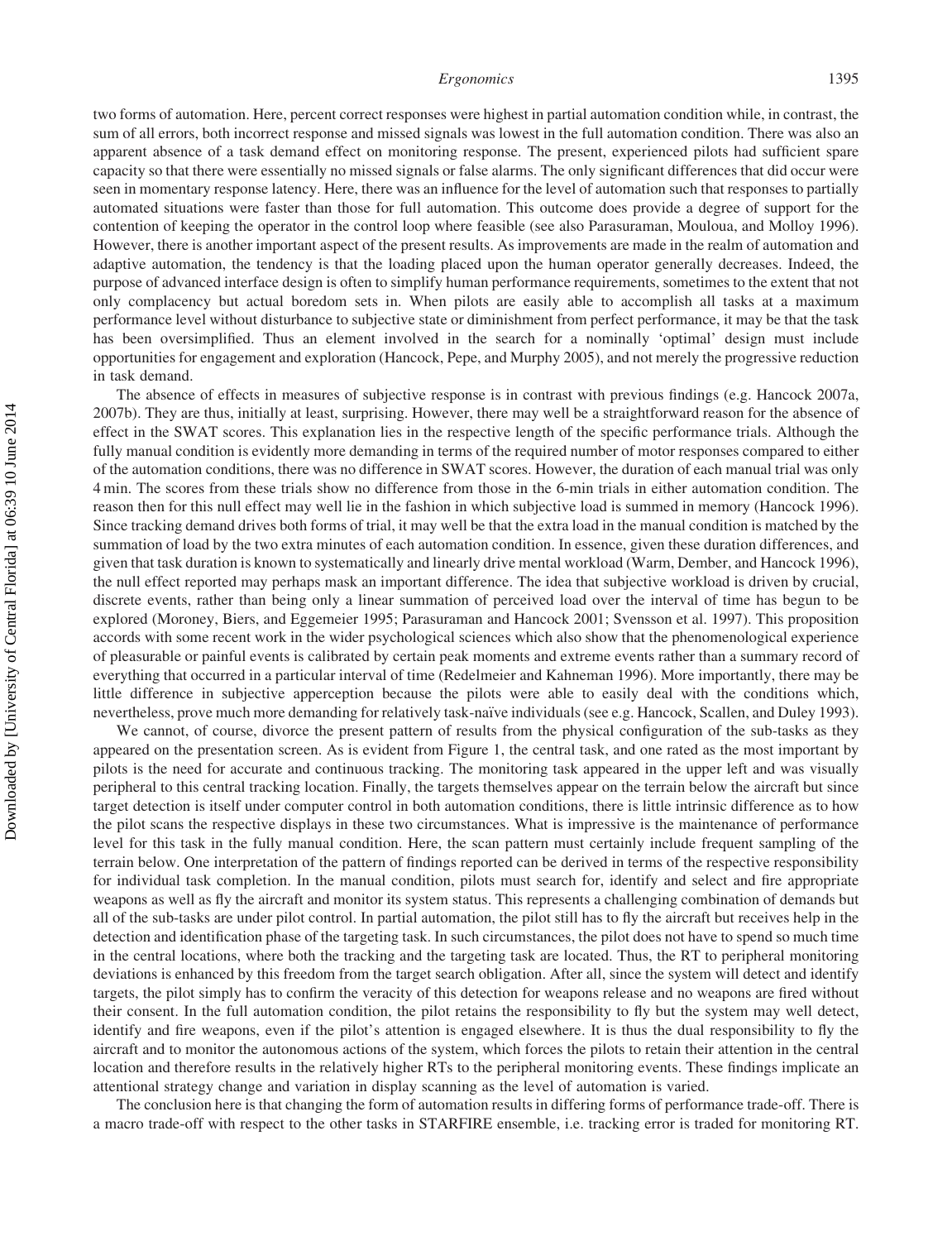However, there is also a micro trade-off within the targeting task itself. The temptation is to draw upon a limited attentional construct to conclude that automated task partitioning allows for different attentional strategies under the respective task and interface constraints (Wickens and Carswell 1995). What does emerge is that pilots did monitor the completely automated display but engaged in a modified strategy compared to both manual and partially automated conditions. The conclusion of these findings is that even minor changes in the functionality of one component sub-task influences the performance profile across the whole suite of sub-tasks presented. It is anticipated that this finding will extrapolate across ever more complex interfaces, adapted automation tasks and real-world operational domains as explored below.

## Applications beyond aviation

It might seem initially as though the present results are very much constrained to aviation. However, this is far from the case. In reality, there is a tremendous range of potential applications for principles of human interaction with automated systems that have the capacity to change their sub-tasking profile. This is an important domain for the engineer and system designer since, in reality, there are now many and growing numbers of, and forms of, human-partially-in-the-loop automated and semi-automated systems. To the present at least, human beings remain intimately involved in most such systems, especially in their conception, design, fabrication and maintenance phases. At the very least, the product of most automated systems must eventually be communicated to a human operator in order to facilitate subsequent action. However, for any system that actually aspires to exclude all human interaction, there remain a vast range of other systems in which periodic interaction with human operators is the normal mode of operation. In actuality, many everyday technical systems have evolved towards this hybrid state (Hollnagel 2009). Recent specific exemplars include the remote control of unmanned aerial and ground vehicles (Taylor 2006), various manufacturing processes (Tolone et al. 1998), advanced commercial road vehicles (Shladover 1993) and general interaction with a variety of process control systems (Parasuraman, Sheridan, and Wickens 2000; Rouse 1981; Zachary et al. 1992). The general principles derived from the present experiment, e.g. the advisability to retain direct human control over the most critical task elements, are relevant to the conception, creation and operation of all of these forms of hybrid control systems. In respect to specific applications to industrial and manufacturing environments, there are direct implications for design evolution. For example, the issues of multi-tasking and task allocation and function reallocation are immediately applicable to all forms of human-robot interaction (Hancock et al. 2011; Keisel and Hinds 2004). Similarly, the parsing of operator tasks into active momentary control versus response to periodic system warnings is directly applicable to manufacturing process control (Hancock and Scallen 1996; Hwang and Salvendy 1988). Although the current specific pattern of results may be highly context-contingent to aviation displays, nevertheless certain general principles are likely to transcend the specifics of the present interface, for if they do not what are nomothetic design recommendations worth?

## Conclusion

It is important to make clear what is new in the present results. The use of highly motivated, experienced and well-practiced professionals showed fewer significant changes in response profile under discrete task partitioning than reported previously in studies using volunteer undergraduates (and for additional discussion see Hancock, Duley, and Scallen 1994). This perhaps warns that at least some, if not much, of our current body of understanding potentially derives from transient effects intrinsic to non-professional performers. The present regimen was chosen as a compromise between full ecological validity and the present need to evaluate performance over multiple events in experimental circumstances. Appropriate caution is thus needed when extrapolating from the present findings and it is especially important to understand here that the specific manipulations of automation status in the present work were not particularly pronounced. The essential difference between partial and full automation was in the final but critical decision to release the weapon. However, even with this relatively small degree of difference, significant effects on the overall performance profile were observed. This research provides direction to designers that the general conclusion that automation does influence performance positively is in itself a useful but insufficient conclusion. This is true because the form which that automation takes also affects how efficiency varies in a multi-task situation. Complex, multi-part tasks can thus be differentially designed to address such issues in current highpressure, high-demand working environments. These results are encouraging for the continuing exploration of forms of task partitioning that differ from simple spatial or temporal divisions. The search for innovative ways in which candidate tasks might be partitioned promises to be a very fruitful avenue of future advance. Derived principles apply beyond any one specific domain from which they have been extracted. Indeed, these findings apply to all forms of hybrid human –computer control, whether such tasks are embedded in complex vehicle control, human– robot interaction, advanced manufacturing facilities and/or more general industrial process control.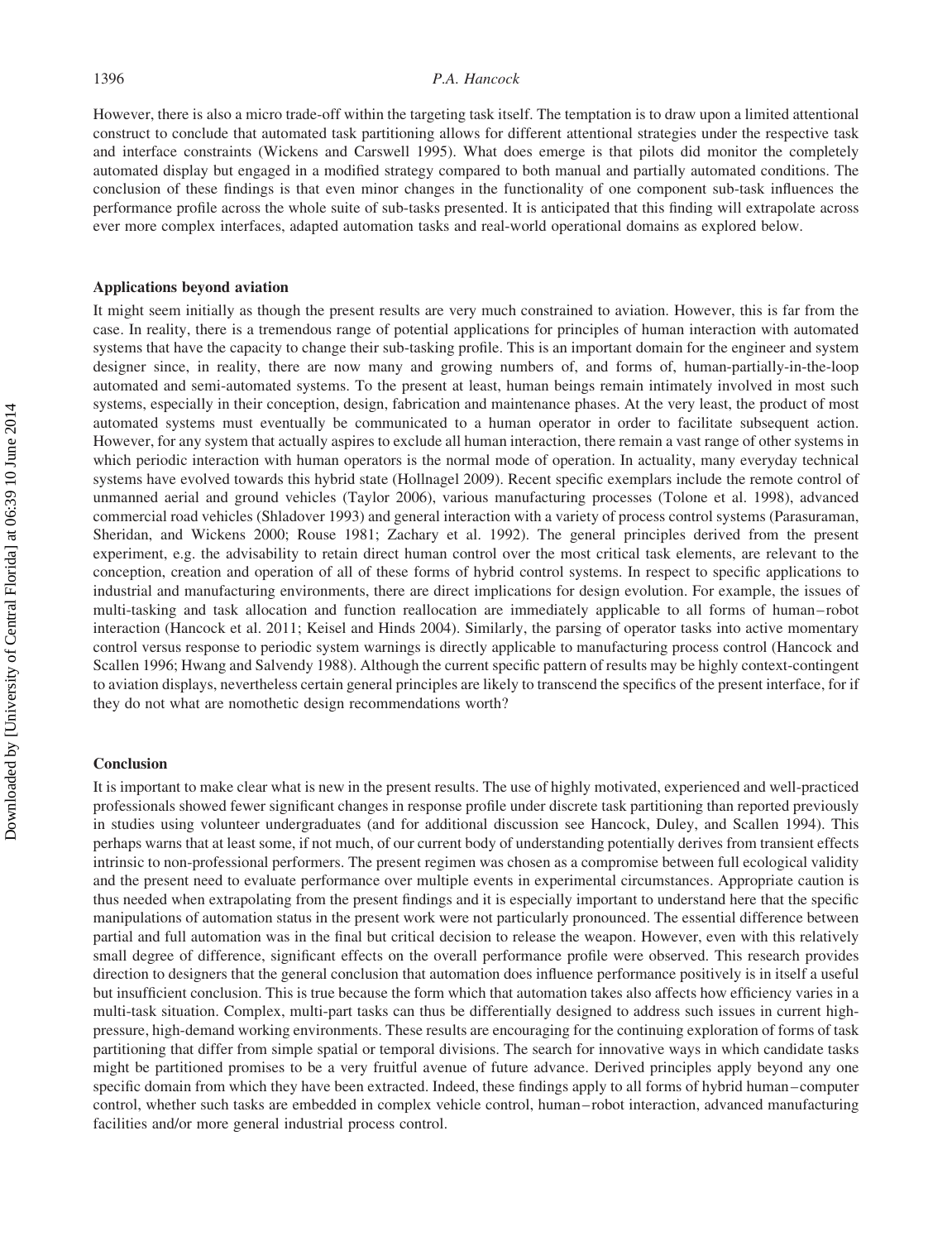Bainbridge, L. 1983. "Ironies of Automation." Automatica 19: 775– 779.

- Billings, C. E. 1992. Aviation Automation: The Search for a Human-Centered Approach. Mahwah, NJ: Erlbaum.
- Birmingham, H. P., and F. V. Taylor. 1954. "A Design Philosophy for Man –Machine Control Systems." In Proceedings of the IRE, 1748– 1758. New York: Institute of Radio Engineers.
- Bolton, M. L., R. I. Siminiceanu, and E. J. Bass. 2011. "A systematic Approach to Model Checking Human Automation Interaction Using Task Analytic Models." IEEE Transaction on Systems, Man, and Cybernetics: Systems and Humans 41 (5): 961-976.
- Chapanis, A. 1965. "On the Allocation of Functions Between Men and Machines." Occupational Psychology 39: 1–11.
- Chen, Y., and J. Wang. 2011. "Adaptive Vehicle Speed Control with Input Injections for Longitudinal Motion Independent Road Frictional Condition Estimation." IEEE Transaction on Vehicular Technology 60 (3): 839– 848.
- de Visser, E. J., M. S. Cohen, M. Le Goullon, O. Sert, A. Freed, E. Freedy, G. Weltman, and R. Parasuraman. 2008. "A Design Methodology for Controlling, Monitoring, and Allocating Unmanned Vehicles." In Third International Conference on Human Centered Processes (HCP-2008). Netherlands: Delft.
- de Winter, J. C. F., and D. Dodou. 2011. "Why the Fitts List has Persisted Throughout the History of Function Allocation." Cognition, Technology and Work. doi: 10.1007/s10111-011-0188-1.
- Eischeid, T. M., M. W. Scerbo, and F. G. Freeman. 1998. "The Effects of Task Partitioning and Computer Skill on Engagement and Performance with an Adaptive, Biocybernetic System." Proceedings of the Human Factors and Ergonomics Society 42: 133–137.
- Endsley, M. R., and D. B. Kaber. 1999. "Level of Automation Effects on Performance, Situation Awareness and Workload in a Dynamic Task." Ergonomics 42 (3): 462– 492.
- Farrell, S., and S. Lewandowsky. 2000. "A Connectionist Model of Complacency and Adaptive Recovery Under Automation." Journal of Experimental Psychology: Learning, Memory and Cognition 26 (2): 395–410.
- Freeman, F. G., P. J. Mikulka, L. J. Prinzel, and M. W. Scerbo. 1999. "Evaluation of an Adaptive Automation System Using three EEG Indices with a Visual Tracking System." Biological Psychology 50: 61-76.
- Hancock, P. A. 1991. "On Operator Strategic Behavior." Proceedings of the International Symposium on Aviation Psychology 6: 999– 1007.
- Hancock, P. A. 1996. "Effects of Control Order, Augmented Feedback, Input Device and Practice on Tracking Performance and Perceived Workload." Ergonomics 39 (9): 1146-1162.
- Hancock, P. A. 2007a. "The Effects of Automation Invocation Procedure and Dynamic Display Relocation on Performance in a Multi-Task Environment." Transactions of the IEEE Systems, Man, and Cybernetics, Part A. Systems and Humans 37 (1): 47 – 57.
- Hancock, P. A. 2007b. "On the Process of Automation Transition in Multi-Task Human-Machine Systems." IEEE Transactions on Systems, Man, and Cybernetics, Part A. Systems and Humans 37 (4): 586-598.
- Hancock, P. A. 2013. "In Search of Vigilance: The Problem of Iatrogenically Created Psychological Phenomena." American Psychologist  $68$  (2):  $92 - 109$ .
- Hancock, P. A., D. R. Billings, K. Olsen, J. Y. C. Chen, E. J. de Visser, and R. Parasuraman. 2011. "A Meta-Analysis of Factors Impacting Trust in Human –Robot Interaction." Human Factors 53 (5): 517–527.
- Hancock, P. A., and M. H. Chignell. 1988. "Mental Workload Dynamics in Adaptive Interface Design." Transactions of the IEEE Systems, Man, and Cybernetics, 18 (4): 647-658.
- Hancock, P. A., M. H. Chignell, and A. Loewenthal. 1985. "An Adaptive Human-Machine System." In Proceedings of the IEEE International Conference on Systems, Man, and Cybernetics, 627-630. IEEE.
- Hancock, P. A., J. A. Duley, and S. F. Scallen. 1994. The Control of Adaptive Function Allocation. Report HFRL, Nav-6, Naval Air Warfare Center, Warminster, PA, USA.
- Hancock, P. A., A. Pepe, and L. L. Murphy. 2005. "Hedonomics: The Power of Positive and Pleasurable Ergonomics." Ergonomics in Design 13 (1): 8-14.
- Hancock, P. A., and S. F. Scallen. 1996. "The Future of Function Allocation." Ergonomics in Design 4 (4): 24 29.
- Hancock, P. A., and S. F. Scallen. 1997. "The Performance and Workload Effects of Task Re-Location During Automation." Displays 17:  $61 - 68.$
- Hancock, P. A., and S. F. Scallen. 1998. "Allocating Functions in Human –Machine Systems." In Viewing Psychology as a Whole: The Integrative Science of William N. Dember, edited by R. R. Hoffman, M. F. Sherrick, and J. S. Warm, 509-539. Washington, DC: American Psychological Association.
- Hancock, P. A., S. F. Scallen, and J. A. Duley. 1993. Initiation and Cessation of Automation: Location Versus Configuration Change. Report HFRL, Nav-3, Naval Air Warfare Center, Warminster, PA, USA, August.
- Hancock, P. A., S. F. Scallen, and J. A. Duley. 1994. Pilot Performance and Preference for Cycles of Automation in Adaptive Function Allocation. Technical Report, Naval Air Warfare Center Warminster, PA, USA.
- Hancock, P. A., and K. Smith. 2007. "A Distributed Air Traffic Information Display Simulator: Design and Results." International Journal of Applied Aviation Studies 7 (2): 232– 243.
- Hancock, P. A., and J. L. Szalma. 2003. "Operator Stress and Display Design." Ergonomics in Design 11 (2): 13–18.
- Hancock, P. A., and J. S. Warm. 1989. "A Dynamic Model of Stress and Sustained Attention." Human Factors 31: 519–537.
- Hoc, J.-M., M. S. Young, and J.-M. Blosseville. 2009. "Cooperation Between Drivers and Automation: Implications for Safety." Theoretical Issues in Ergonomics Science 10 (2): 135– 160.
- Hollnagel, E. 2009. The ETTO Principle: Efficiency Thoroughness Trade-off. Chichester: Ashgate.
- Hwang, S-L., and G. Salvendy. 1988. "Operator Performance and Subjective Response in Control of Flexible Manufacturing Systems." Work & Stress 2 (1): 27 – 39.
- Jordan, N. 1963. "Allocation of Functions Between Man and Machines in Automated Systems." Journal of Applied Psychology 47:  $161 - 165$ .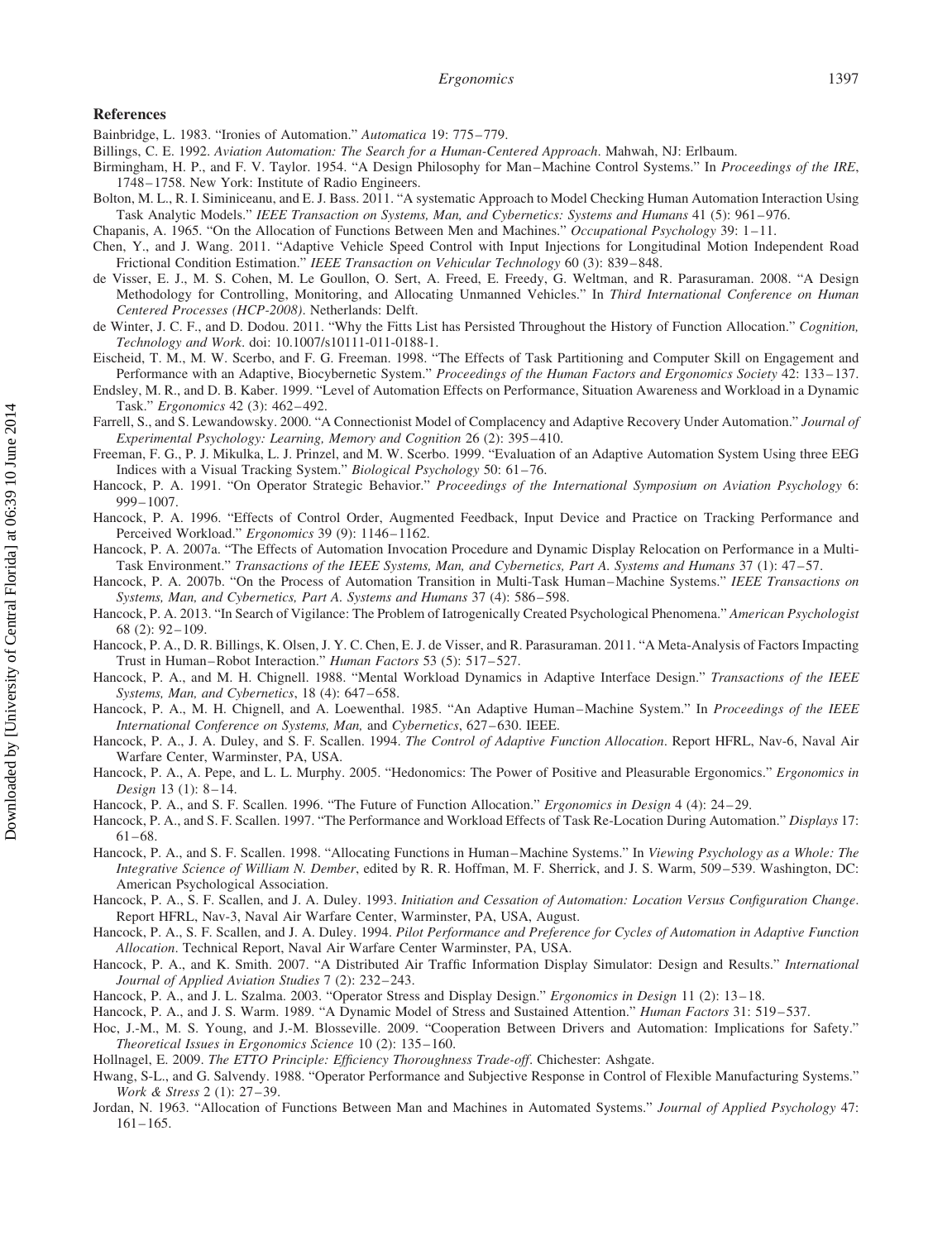- Kaber, D. B., and M. R. Endsley. 2004. "The Effects of Level of Automation and Adaptive Automation on Human Performance, Situation Awareness and Workload in a Dynamic Control Task." Theoretical Issues in Ergonomic Science 5 (2): 113-153.
- Kaber, D. B., and S-H. Kim. 2011. "Understanding Cognitive Strategy with Adaptive Automation in Dual-Task Performance Using Computational Cognitive Models." Journal of Cognitive Engineering and Decision Making 5 (3): 309– 331.
- Kaber, D. B., E. Onal, and M. R. Endsley. 2000. "Design of Automation for Telerobots and the Effect on Performance, Operator Situation Awareness, and Subjective Workload." Human Factors and Ergonomics in Manufacturing 10 (4): 409-430.
- Karasek, R., and T. Theorell. 1990. Healthy Work: Stress, Productivity, and the Reconstruction of Working Life. New York, NY: Basic Books.
- Keisel, S., and P. Hinds. 2004. "Human–Robot Interaction." Human–Computer Interaction 19 (1–2): 1–8.
- Klein, J. J. 2003. "Problematic Nexus: Where Unmanned Combat Air Vehicles and the Law of Armed Conflict Meet." Accessed September 2012. http://www.airpower.maxwell.af.mil/airchronicles/cc/klein.html
- Matthews, G., P. A. Desmond, C. Neubauer, and P. A. Hancock, eds. 2012. The Handbook of Operator Fatigue. Farnham, Surrey: Ashgate.
- McNair, D. M., M. Lorr, and L. F. Droppleman. 1992. Manual for the Profile of Mood States. Rev. Ed. San Diego, CA: EdITS.
- Moroney, W. F., D. W. Biers, and F. T. Eggemeier. 1995. "Some Measurement and Methodological Consideration in the Application of Subjective Workload Measurement Techniques." International Journal of Aviation Psychology 5 (1): 87 – 106.
- Morrison, J. G., D. Cohen, and J. P. Gluckman. 1993. Prospective Principles and Guidelines for the Design of Adaptively Automated Crew-Stations. The Adaptive Function Allocation for Intelligent Cockpits (AFAIC) Program: Interim Research and Guidelines for the Appellation of Adaptive Automation. Technical Report, NAWCADWAR-93931-60, Naval Air Warfare Center, Warminster, PA, USA.
- Miyake, S., P. Loslever, and P. A. Hancock. 2001. "Individual Differences in Tracking." Ergonomics 44 (12): 1056– 1068.
- Nechyba, M. C., and Y. Xu. 1997. "Human Control Strategy: Abstraction, Verification, and Replication." IEEE Control Systems 17 (5):  $48 - 61$ .
- Nuechterlein, K. H., R. Parasuraman, and Q. Jiang. 1983. "Visual Sustained Attention: Image Degradation Produces Rapid Sensitivity Decrement over Time." Science 220 (4594): 327– 329.
- Parasuraman, R., and P. A. Hancock. 2001. "Adaptive Control of Mental Workload." In Stress, Workload, and Fatigue, edited by P. A. Hancock and P. A. Desmond, 305– 320. Mahwah, NJ: Lawrence Erlbaum.
- Parasuraman, R., M. Mouloua, and R. Molloy. 1996. "Effects of Adaptive Task Allocation on Monitoring of Automated Systems." Human Factors 38: 665-679.
- Parasuraman, R., and V. Riley. 1997. "Humans and Automation: Use, Misuse, Disuse, Abuse." Human Factors 39: 230-253.
- Parasuraman, R., T. B. Sheridan, and C. D. Wickens. 2000. "A Model for Types and Levels of Human Interaction with Automation." Transactions of the IEEE Systems, Man, and Cybernetics 30 (3): 286– 297.
- Phatak, A. V., and G. A. Bekey. 1969a. "Model of the Adaptive Behavior of the Human Operator in Response to a Sudden Change in the Control Situation." IEEE Transactions on Man-Machine Systems 10 (3): 72-80.
- Phatak, A. V., and G. A. Bekey. 1969b. "Decision Processes in the Adaptive Behavior of Human Controllers." IEEE Transactions on Systems Science and Cybernetics 5 (4): 339-351.
- Prinzel, L. J., F. G. Freeman, M. Scerbo, P. J. Mikulka, and A. T. Pope. 2003. "Effects of a Psychophysiological System for Adaptive Automation on Performance, Workload, and Event-Related Potential P300 Component." Human Factors 45 (4): 601–613.
- Redelmeier, D. A., and D. Kahneman. 1996. "Patients' Memories of Painful Medical Treatments: Real-Time and Retrospective Evaluations of Two Minimally Invasive Procedures." Pain 66 (1): 3-8.
- Redelmeier, D. A., J. Katz, and D. Kahneman. 2003. "Memories of Colonoscopy: A Randomized Trial." Pain 104 (1-2): 187-194.
- Reid, G. B., and T. Nygren. 1988. "The Subjective Workload Assessment Technique: A Scaling Procedure for Measuring Mental Workload." In Human Mental Workload, edited by P. A. Hancock, and N. Meshkati, 185-218. New York: North Holland.
- Rouse, W. B. 1981. "Human-Computer Interaction in the Control of Dynamic Systems." Computing Surveys 13 (1): 71–99.
- Rouse, W. B. 1994. "Twenty Years of Adaptive Aiding: Origins of the Concept and Lessons Learned." In Human Performance in
- Automated Systems: Current Research and Trends, edited by M. Mouloua, and R. Parasuraman, 249-255. Hillsdale, NJ: Erlbaum. Scallen, S. F., J. A. Duley, and P. A. Hancock. 1996. "Pilot Performance and Preference for Short Cycles of Automation in Adaptive Function Allocation." Applied Ergonomics 26: 397–403.
- Scallen, S. F., and P. A. Hancock. 2001. "Implementing Adaptive Function Allocation." International Journal of Aviation Psychology 11  $(2): 197 - 221.$
- Sheridan, T. B. 2002. Humans and Automation: System Design and Research Issues. Santa Monica, CA: Wiley.
- Shladover, S. E. 1993. "Research and Development Needs for Advanced Vehicle Control Systems." IEEE Micro 13 (1): 11 19.
- Simpson, R., and S. P. Levine. 1999. "Automatic Adaptation in the NavChair Assistive Wheelchair Navigation System." IEEE Transactions on Rehabilitation Engineering 7 (4): 452–463.
- Snook, S. A. 2000. Friendly Fire: The Accidental Shootdown of US Black Hawks over Northern Iraq. Princeton: Princeton University Press.
- Svensson, E., M. Angelborg-Thanderz, L. Sjoberg, and S. Olsson. 1997. "Information Complexity and Performance in Combat Aircraft." Ergonomics 40 (3): 362– 380.
- Taylor, R. M. 2006. "Human Automation Integration for Supervisory Control of UAVs." In Virtual Media for Military Applications, Meeting Proceedings RTO-MP-HFM-136, Paper 12, 12, 1-10. France: Neuilly-sur-Seine.
- Tolone, W., B. Chu, J. Long, R. Willhelm, Y. Peng, and A. Boughannam. 1998. "Supporting Human Interactions Within Integrated Manufacturing Systems." International Journal of Advanced Manufacturing 1 (2): 221-234.
- Tsimhoni, O., and P. Green. 2001. "Visual Demand of Driving and the Execution of Display-Intensive in Vehicle Tasks." Proceedings of the Human Factors and Ergonomics Society 45: 1586– 1590.